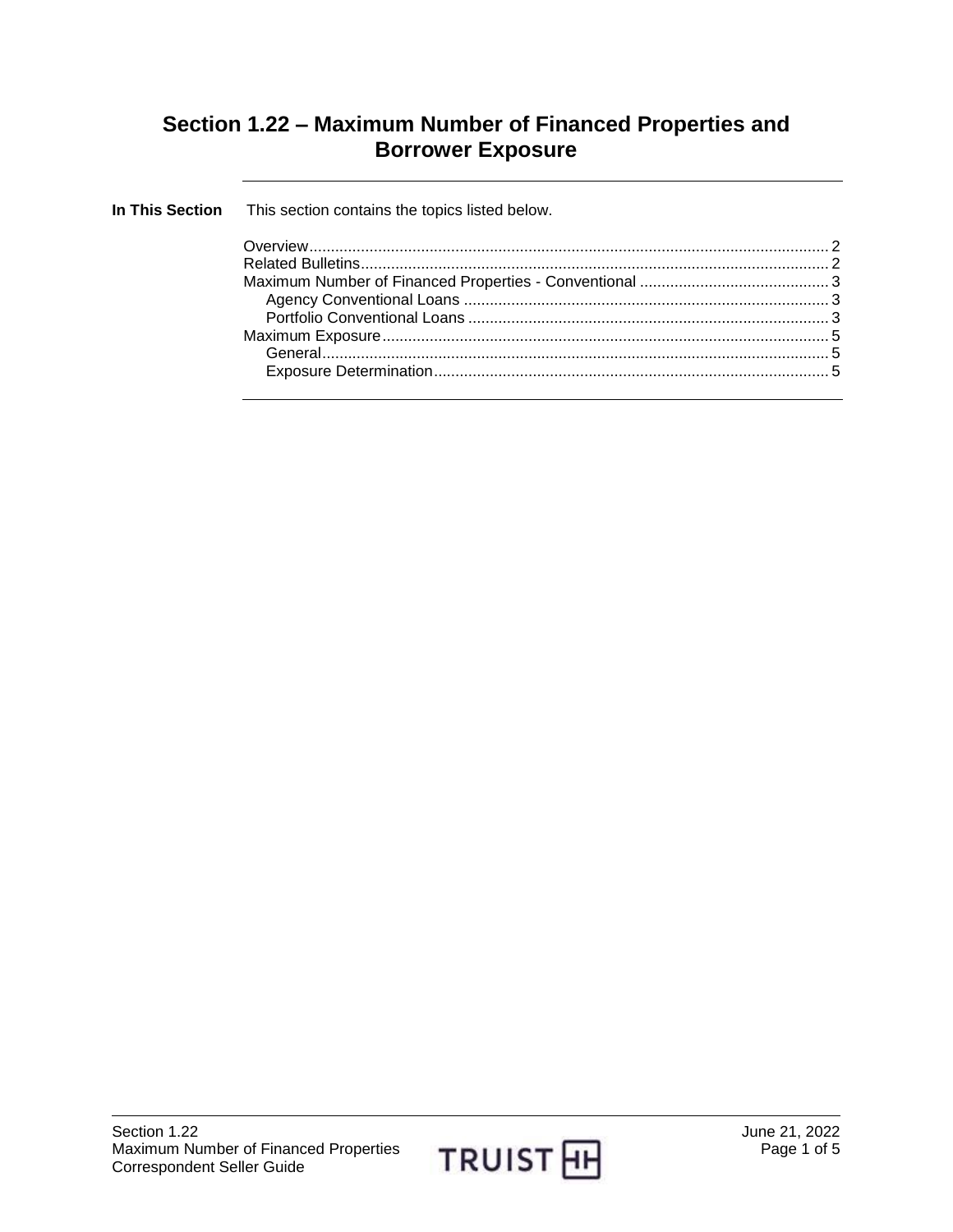<span id="page-1-0"></span>**General** The guidelines outlined in this section apply to ALL occupancy types and ALL Truist non-Agency loan programs. For Agency loan programs guidance, see "Multiple Financed Properties for the Same Borrower" in the "Loan Terms" topic outlined in [Section 2.01 Agency Loan Programs](https://truistsellerguide.com/manual/cor/products/cagency.pdf) of the *Correspondent Seller Guide* for guidelines.

## <span id="page-1-1"></span>**Related Bulletins**

**General** Related bulletins are provided below in PDF format. To view the list of published bulletins, select the applicable year below.

- [2022](https://truistsellerguide.com/manual/cor/bulletins/related%20bulletins/2022/CMaxNumFin2022.pdf)
- [2020](https://truistsellerguide.com/manual/cor/bulletins/related%20bulletins/2020/CMaxNumFin2020.pdf)

**Note:** There were no bulletins issued in 2021.

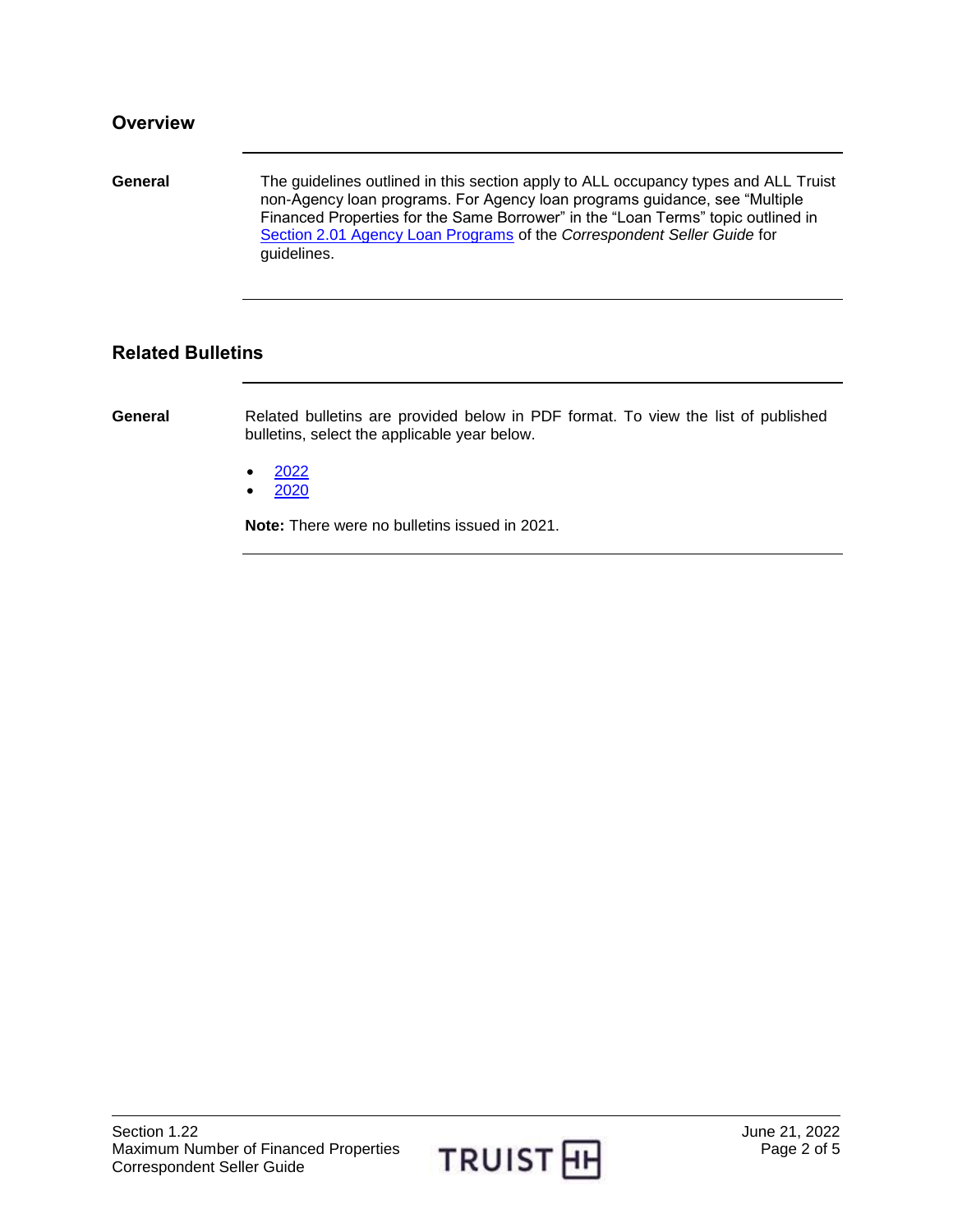## <span id="page-2-0"></span>**Maximum Number of Financed Properties - Conventional**

<span id="page-2-2"></span><span id="page-2-1"></span>

| Agency<br><b>Conventional</b><br>Loans           | Reference: See "Multiple Financed Properties for the Same Borrower" in the "Loan<br>Terms" topic outlined in Section 2.01 Agency Loan Programs of the Correspondent<br>Seller Guide for guidelines.                                                                                                                                                                                                                                                                                                                                                                                                                                                                                                                                                                                                                                                                                                                                                                                                                                                                                                                                                                                                                                                                                                                                                                                                                                                                                                                                                                                                                                                                                                                                                                                                                                                                                                                                                                                                                                                                                                                                                                                           |
|--------------------------------------------------|-----------------------------------------------------------------------------------------------------------------------------------------------------------------------------------------------------------------------------------------------------------------------------------------------------------------------------------------------------------------------------------------------------------------------------------------------------------------------------------------------------------------------------------------------------------------------------------------------------------------------------------------------------------------------------------------------------------------------------------------------------------------------------------------------------------------------------------------------------------------------------------------------------------------------------------------------------------------------------------------------------------------------------------------------------------------------------------------------------------------------------------------------------------------------------------------------------------------------------------------------------------------------------------------------------------------------------------------------------------------------------------------------------------------------------------------------------------------------------------------------------------------------------------------------------------------------------------------------------------------------------------------------------------------------------------------------------------------------------------------------------------------------------------------------------------------------------------------------------------------------------------------------------------------------------------------------------------------------------------------------------------------------------------------------------------------------------------------------------------------------------------------------------------------------------------------------|
| <b>Portfolio</b><br><b>Conventional</b><br>Loans | Maximum number of financed properties for primary residence transactions is<br>$\bullet$<br>unlimited, maximum number of financed properties for second home transactions<br>is limited to six (6).<br>For second homes, the number of financed properties is combined for all<br>$\bullet$<br>borrowers on the loan to determine the total number of financed properties,<br>regardless of whether or not the borrowers are married. It is not acceptable to<br>calculate the total number of financed properties by each individual borrower.<br>Follow the loan product guidelines for LTVs, credit score, reserve, etc.<br>$\bullet$<br>requirements. If the borrower owns multiple financed properties, additional<br>reserves of 2 months PITIA are required for each additional financed property<br>owned regardless of occupancy type for the subject.<br>Home equity lines/loans originated and serviced by Truist Bank must be included<br>$\bullet$<br>in the total dollar amount of exposure.<br>For second homes, the financed property limit:<br>$\bullet$<br>applies to the number of one- to four-unit residential properties where the<br>borrower is personally obligated on the mortgage(s);<br>applies to the total number of properties financed, not to the number of<br>$\bullet$<br>mortgages on the property;<br>includes the borrower's primary residence if it is financed;<br>is cumulative for all borrowers (though jointly financed properties are only<br>$\bullet$<br>counted once); and<br>applies to properties owned by a corporation, S-Corporation, partnership or<br>$\bullet$<br>LLC of which the borrower is a participant.<br>The following property types are not subject to these limitations, even if the<br>$\bullet$<br>borrower is personally obligated on a mortgage on the property:<br>commercial real estate,<br>$\bullet$<br>multifamily property consisting of more than four units,<br>$\bullet$<br>ownership in a timeshare,<br>$\bullet$<br>ownership of a vacant commercial lot, or<br>ownership of a manufactured home on a leasehold estate not titled as real<br>property (chattel lien on the home).<br>Continued on next page |
|                                                  |                                                                                                                                                                                                                                                                                                                                                                                                                                                                                                                                                                                                                                                                                                                                                                                                                                                                                                                                                                                                                                                                                                                                                                                                                                                                                                                                                                                                                                                                                                                                                                                                                                                                                                                                                                                                                                                                                                                                                                                                                                                                                                                                                                                               |

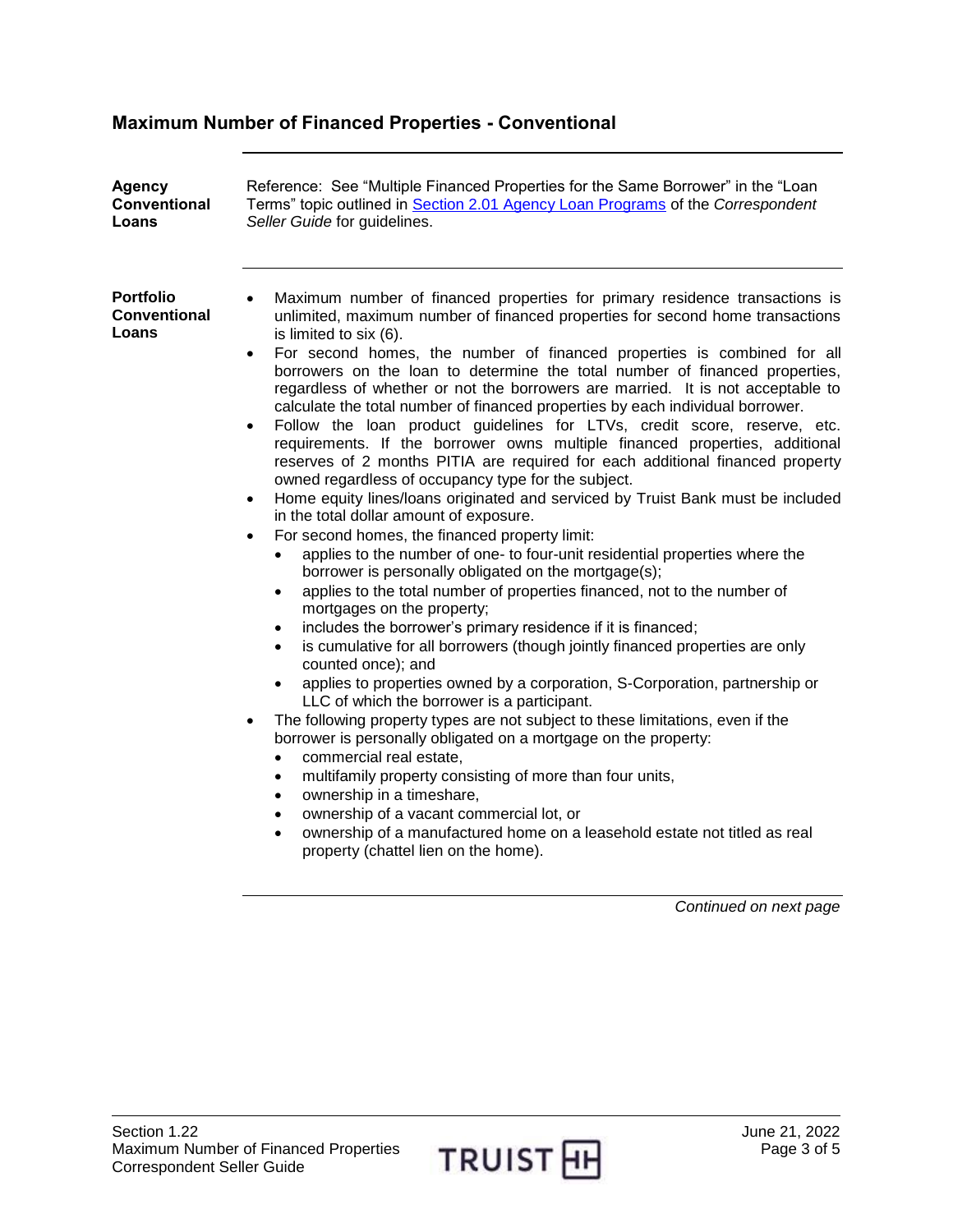## **Maximum Number of Financed Properties - Conventional,** Continued

**Portfolio Conventional Loans,**  (continued) **Property Types Included in the Maximum Number of Financed Properties for Second Home Transactions** The following property types are *included* in the maximum number of financed properties: Residential properties including single-family, 2-4 unit properties, condominium, lot, land, PUD (attached and detached), cooperatives, manufactured housing, row house, and townhouse. Any obligation on a mortgage debt for residential property, regardless of whether the borrower has ownership interest in the property, **Notes:** Manufactured housing is not eligible for purchase by Truist, Joint ownership of residential real estate is considered the same as total ownership of an individual property. Other properties owned or financed jointly by the borrower and co-borrower are only counted once. Residential properties that have a commercial lien against them, Residential properties that the borrowers purchased for elderly parents or a disabled child, Joint or total ownership of a property that is held in the name of a corporation or S-corporation, even if the borrower is the owner of the corporation; however the financing is in the name of the borrower; Ownership of property that is held in the name of a limited liability company (LLC) or partnership where the borrower(s) have an individual or combined ownership in the LLC or partnership of 25% or more, regardless of the entity (or borrower) that is the obligor on the mortgage, Ownership of a property that is held in the name of an LLC or partnership where the borrower(s) have an individual or combined ownership in the LLC or partnership of less than 25% and the financing is in the name of the borrower. Ownership of a manufactured home and the land on which is situated that is situated on land that is titled as real property.

*Continued on next page*